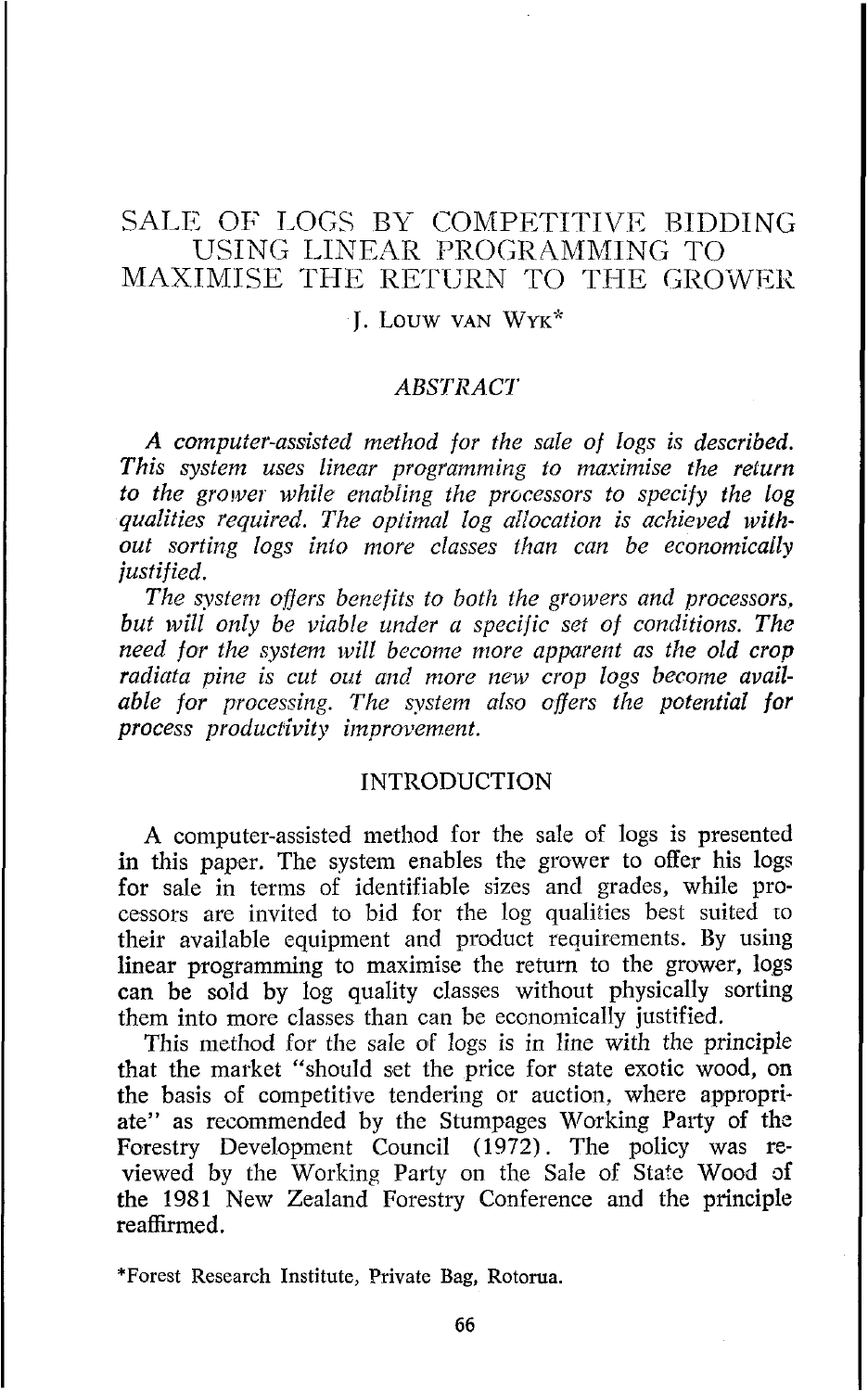## **SALE OF LOGS 67**

Because most exotic logs sold in New Zealand originate from State-owned forests, Forest Service sale agreements tend to be followed by private producers. Any new system for the sale of logs will therefore have to have the support of the Forest Service.

Current Iog sales involve only a few log grades, such as peeler logs, large and small sawlogs, and pulplogs. Only minimum quality standards, in terms of diameter and shape, are applicable to each log grade.

The present system of log allocation in terms of a few fixed log grades has been acceptable because of the homogeneity of size and quality of the old crop radiata pine currently being harvested. New crop radiata pine is expected to be more variable because of the large range of silvicultural regimes practised (Williams, 1982).

Because of this increased variability, it becomes more important to identify various log qualities and be able to allocaie them to the most appropriate end users. Techniques such as MARVL are available to assess the recoverable volume by log types before harvesting (Deadman and Goulding, 1979) and this inventory information is necessary for any log allocation system. By defining logs, not as sawlogs, but in terms of physical characteristics such as small branched or uninodal logs at the time the trees are cruised, the need to define a sawlog is delayed until the log resource is matched with the available processing capacities and the value of the logs in the market place. Only when this information is available can a sawlog or pulplog be defined in terms of acceptable grade characteris tics and diameter classes.

The method of log sale that will described can be used to assist the seller to evaluate bids for the available log resource and to calculate the acceptable grade and diameter classes to be allocated to each of the processes. Because the actual log allocation is mainly by destination there is no need to physically sort logs into more classes than can be economically justified. This can reduce the need for expensive log merchandisers (Willision, 1976).

Matching of the known timber resource, as estimated by the MARVL inventory assessment system, with the bids received from a variety of buyers can be achieved by means of a linear programming model. The model can maximise the return to the grower by allocating logs to those processors who submitted the most acceptable bidding packages. This means that logs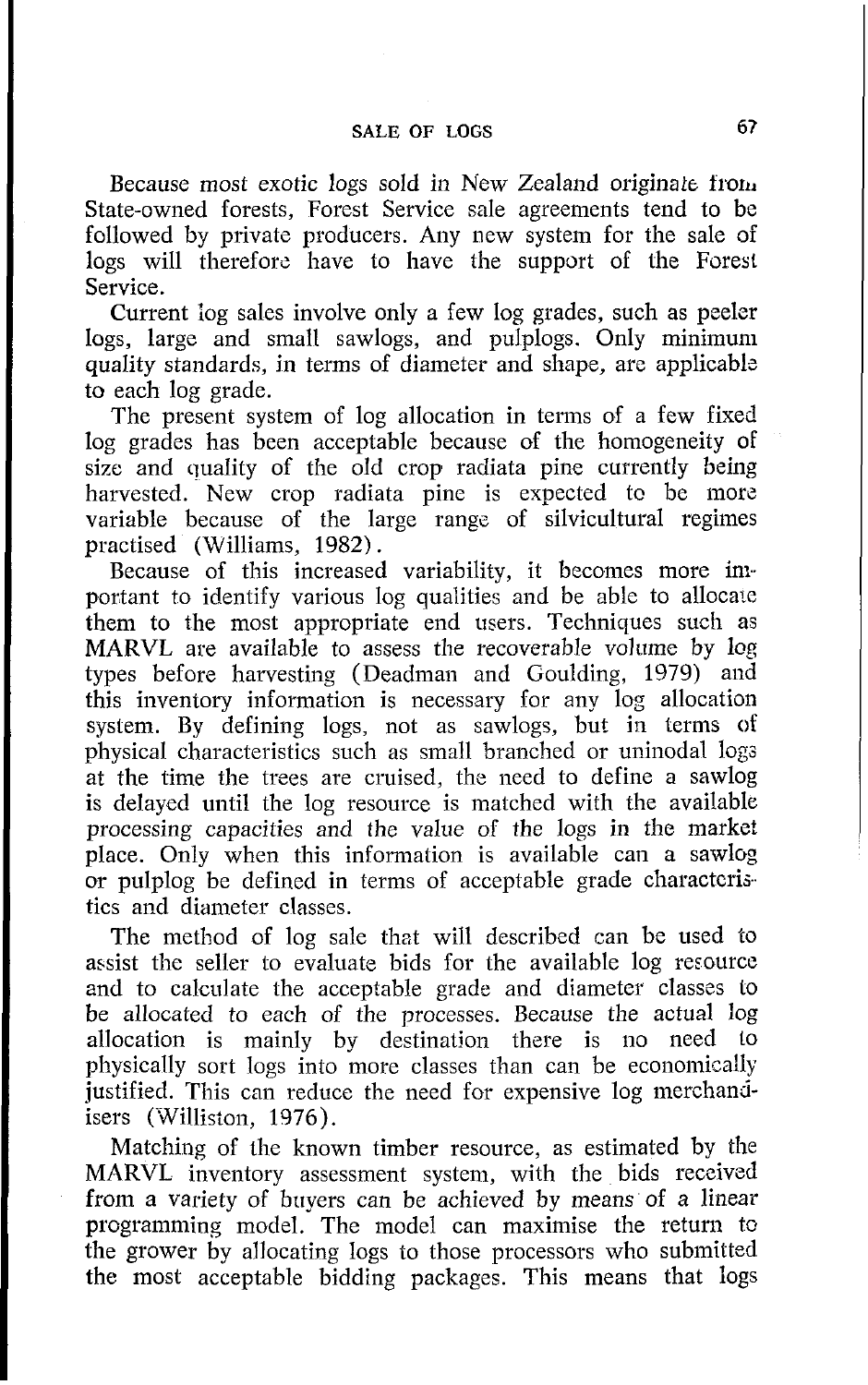are allocated in a rational manner and all sellers and buyers are fully aware of the procedure used to determine allocation priorities. Logs need only be sorted into those quality classes that can be economically justified.

The proposed computer-based system appears to offer a means to increase sawmilling productivity and this aspect is discussed later.

## MATHEMATICAL FORMULATION OF THE PROBLEM

Because of the complexity of handling and evaluating a large number of bids for logs by log quality and diameter classes, a computer-based system is necessary. A computer program for the sale of logs by competitive bidding using the Simplex method of linear programming (Dorn and Greenberg, 1968, p. 114) to maximise revenue to the wood grower was developed. The programe is called SALE and is written in FORTRAN IV and requires a virtual memory computer to handle large scale problems. A listing of program SALE is available from the author.

The obiective is to maximise the revenue to the grower by allocation of the available logs subject to the constraints imposed by the various bidders. This can be done as follows:

## *Maximise revenue* z

*P m* **n**   $\sum_{j=1}$ 

where  $z = \sum_{k=1}^{\infty} \sum_{j=1}^{\infty} \sum_{i=1}^{\infty} P_{ijk}$ .  $X_{ijk}$ 

- $P_{ijk}$  price in dollars per cubic metre bid by company k for log quality j and diameter class **<sup>i</sup>**
- $X_{ijk}$  volume in cubic metres of logs of quality j and diameter class *i* to be allocated to bidder k
- $n$  = number of log diameter classes
- $m$  =number of log quality classes within each log diameter class
- *p* =number of companies bidding for logs

The revenue is maximised subject to the following constraints. **(i)** *Log supply constraints* 

$$
\sum_{i=1,...,n} X_{ijk} \leq Q_{ij}
$$
  
for  $i=1,...,n$   
 $i=1,...,m$ 

*P* 

where  $Q_{ii}$ =volume of log quality *ij* available within log diameter class i.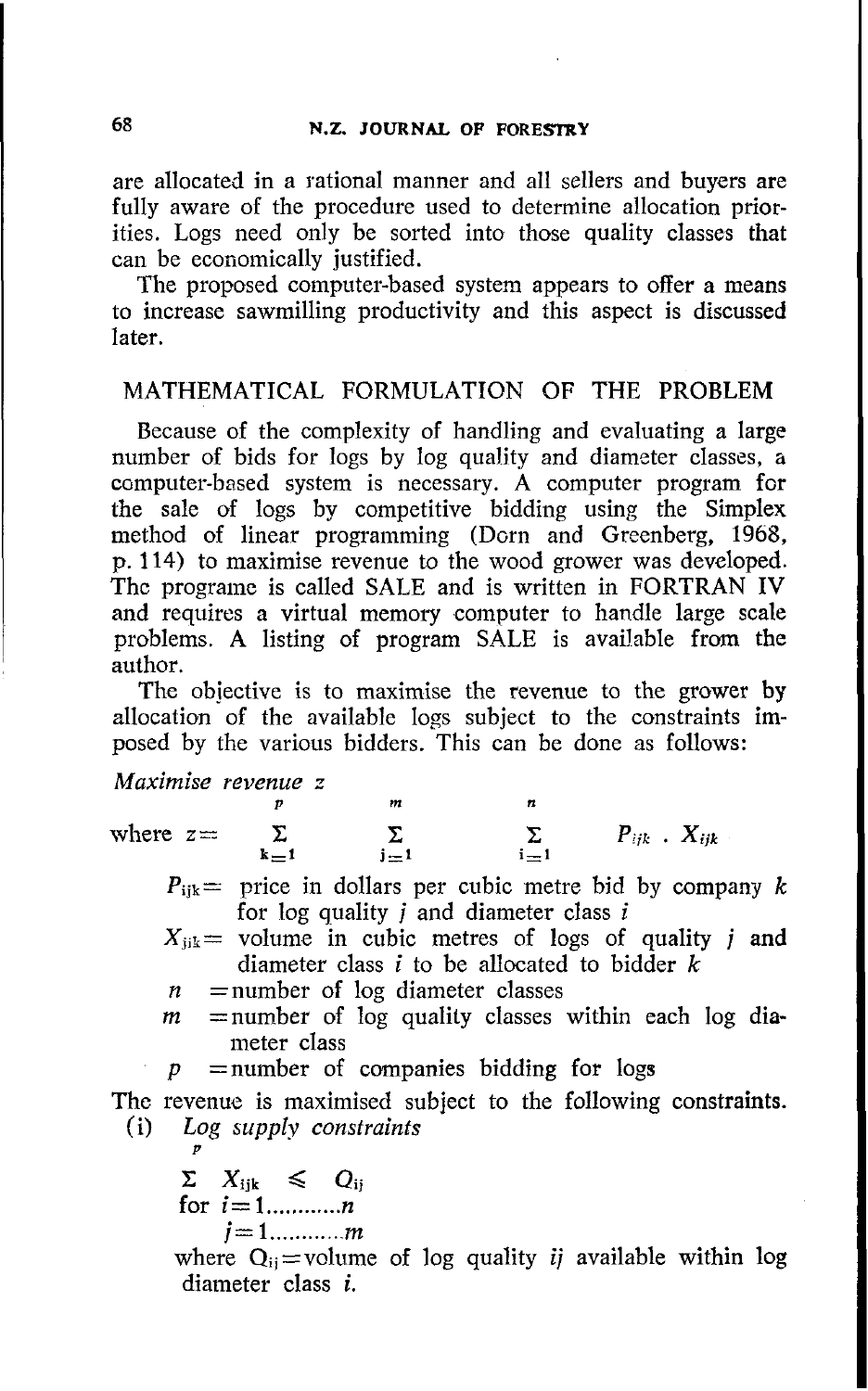(ii) *Log demand constraints specified by the bidders*  Each bidder can specify an upper limit on the volume of logs of each diameter and quality class allocated to him.

 $X_{ijk} \leqslant D_{ijk}$ for **i= 1.-** ............ **<sup>n</sup> j= <sup>1</sup>**................ **rn k= 1** ................ *<sup>P</sup>*

where  $D_{ijk}$ =volume limit specified by bidder k

(iii) *Total log demand constraints specified by bidders*  Each bidder can also specify a limit on the total volume of logs to be allocated.  $\sum$   $\sum$   $X_{ijk} \leqslant E_k$ 

$$
j=1 \qquad i=1
$$

where  $E_k$ =maximum volume limit specified by bidder k.

(iv) *Total value of logs allocated* to *each bidder*  Each bidder can also specify a limit on the total value of all logs to be allocated.

**rn n**   $\Sigma$   $\Sigma$   $P_{iik}$   $X_{iik} \leqslant P_k$ 

**j=i i=i** 

for *k=* **1** ................ *<sup>P</sup>*

where  $F_k =$  Maximum value limit specified by bidder k.

This constraint can also be used by the wood grower to limit sales where bidders are subject to credit limits.

## EXAMPLE OF THE SALE OF LOGS BY COMPUTER

To illustrate the principle of this method for the sale of logs, a simple hypothetical Iog sale is presented. Table 1 contains the data on the log supply available for sale.

For the example three bids were received. Two bids wcre from solidwood processors who regard log quality as very important and one bid was from a fibre processor who does not attach a premium to log quality or size.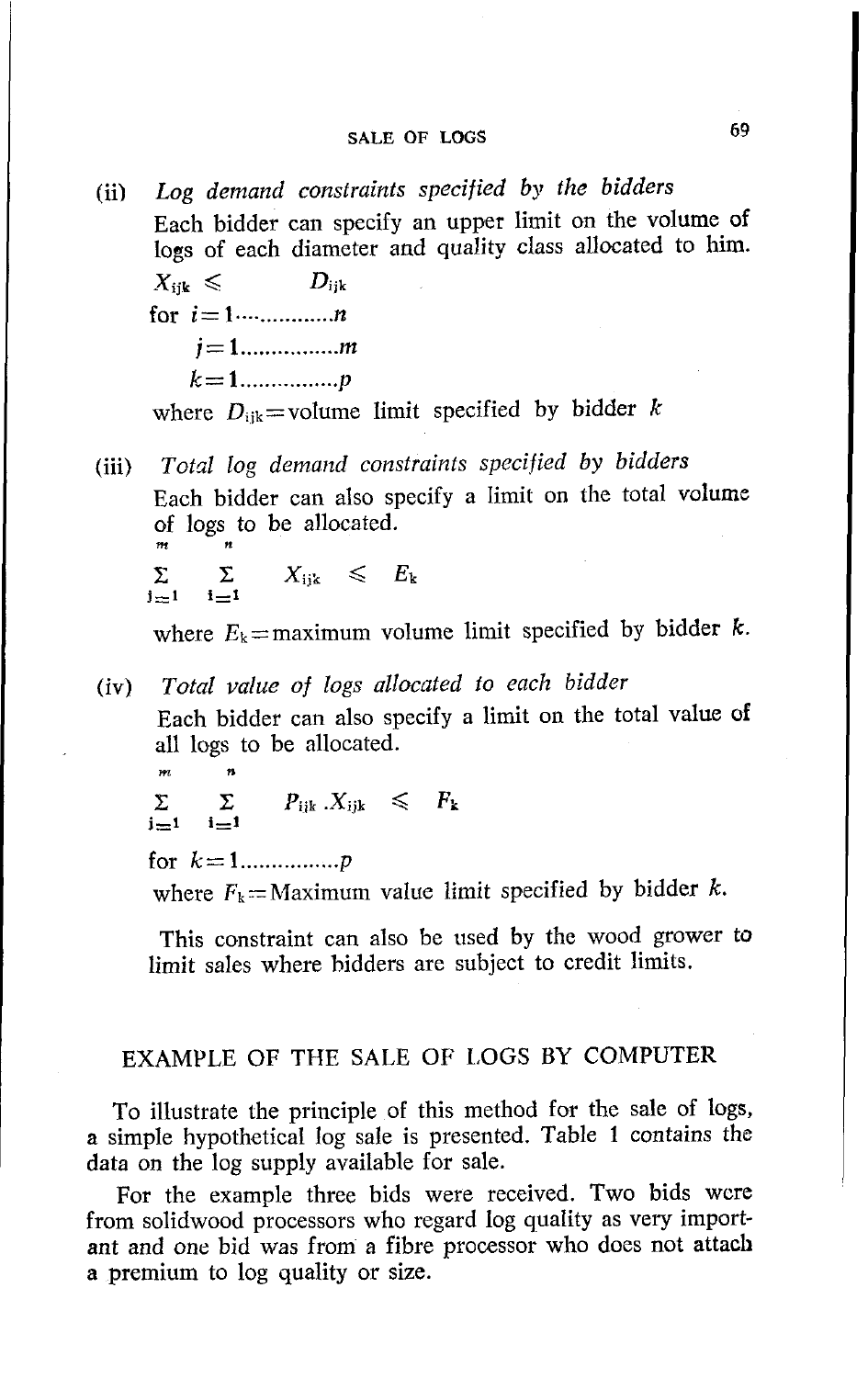| Log Diameter Class<br>(mm) |     | Log Quality | Log Volume Available<br>$(n^{\prime})$ |  |
|----------------------------|-----|-------------|----------------------------------------|--|
| From                       | To  |             |                                        |  |
| 100                        | 200 |             | 10                                     |  |
| 100                        | 200 | B           | 15                                     |  |
| 100                        | 200 | C           | 5                                      |  |
| 201                        | 300 | А           | 20                                     |  |
| 201                        | 300 | в           |                                        |  |
| 201                        | 300 | C           | 2                                      |  |
| 301                        | 400 | Α           | 25                                     |  |
| 301                        | 400 | В           | 10                                     |  |
| 301                        | 400 | с           |                                        |  |

TABLE 1: LOG SUPPLY AVAILARLE FOR SALE

Every bidder had to specify the following:

- **(1)** The price he is willing to pay for each log quality within each of the log diameter classes.
- (2) The maximum volume of each log quality within each log diameter class he is willing to accept.
- (3) The maximum total volume of logs he is willing to accept.<br>(4) The maximum value of all logs to be supplied.
- The maximum value of all logs to be supplied.

The following bids were received:

- Processor 1, a sawmiller, presented the bids listed in Table 2.
- Processor 2, a plywood manufacturer, bid  $$20/m<sup>3</sup>$  for 18 m<sup>3</sup> of A quality logs from diameter classes 201 to 300 mm and 301 to 400 mm with a maximum limit of 20 **m'**  from both diameter classes.
- Processor *3*, a pulpmill, bid \$5/m<sup>3</sup> for a maximum of 100 m<sup>3</sup> of logs from any quality or diameter class.

| Log Description            |     |             | Price Bid | Maximum Volume |  |
|----------------------------|-----|-------------|-----------|----------------|--|
| Log Diameter Class<br>From | Tо  | Log Quality | $$/m^3$$  | $(m^{3})$      |  |
| 100                        | 200 |             | 10        | 10             |  |
| 100                        | 200 | B           | 5         | 10             |  |
| 100                        | 200 | C           |           |                |  |
| 201                        | 300 | А           | 15        | 20             |  |
| 201                        | 300 | B           | 10        | 20             |  |
| 201                        | 300 | С           |           |                |  |
| 301                        | 400 | А           | 20        | 20             |  |
| 301                        | 400 | в           | 15        | 20             |  |
| 301                        | 400 | C           |           |                |  |

TABLE 2: RIDS RECEIVED FROM PROCESSOR 1, A SAWMILL

Maximum volume to be supplied: **50** cubic metres Maximum value to be supplied: **\$700**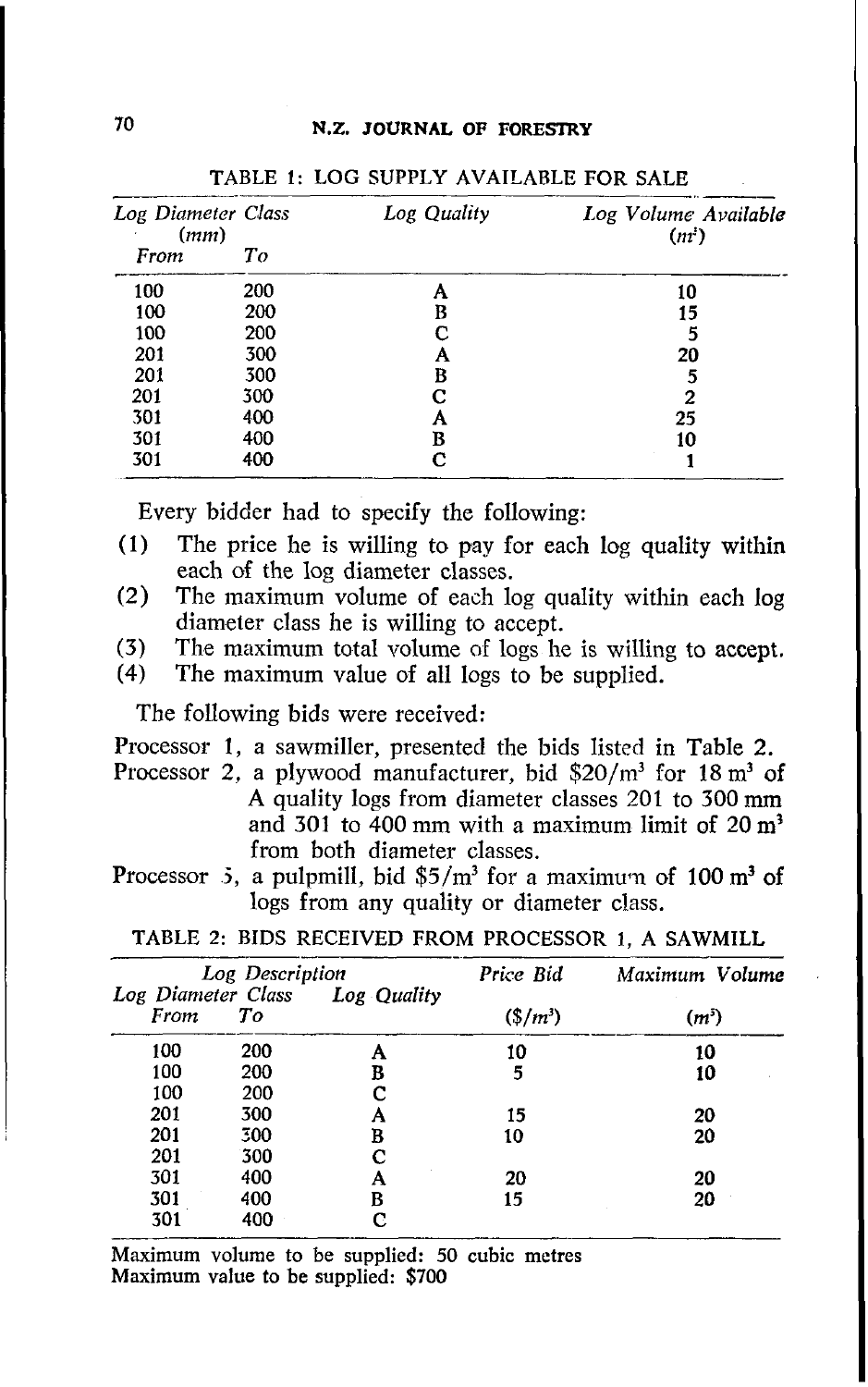The optimal solution to the problem was calculated using program SALE. The solution indicates that the maximum revenue to wood grower would be **\$1212.50** with logs allocated to the bidders as shown in Table **3.** 

| TABLE 3: ALLOCATION OF LOGS TO SUCCESSFUL BIDDERS |  |  |  |  |
|---------------------------------------------------|--|--|--|--|
|---------------------------------------------------|--|--|--|--|

| Log Diameter Class<br>(mm)      |     | Log Quality |       | Log Volume Allocated<br>(m <sup>3</sup> ) |
|---------------------------------|-----|-------------|-------|-------------------------------------------|
| From                            | Tо  |             |       |                                           |
| Log allocation to bidder No. 1: |     |             |       |                                           |
| 100                             | 200 | A           |       | 2.5                                       |
| 201                             | 300 | A           |       | 5.0                                       |
| 201                             | 300 | B           |       | 5.0                                       |
| 301                             | 400 | A           |       | 20.0                                      |
| 301                             | 400 | в           |       | 10.0                                      |
|                                 |     |             | Total | 42.5                                      |
| Log allocation to bidder No. 2: |     |             |       |                                           |
| 201                             | 300 | A           |       | 15.0                                      |
| 301                             | 400 | A           |       | 5.0                                       |
|                                 |     |             | Total | 20.0                                      |
| Log allocation to bidder No. 3: |     |             |       |                                           |
| 100                             | 200 | A           |       | 75                                        |
| 100                             | 200 |             |       | 15.0                                      |
| 100                             | 200 | B<br>C<br>C |       | 5.0                                       |
| 201                             | 300 |             |       | 2.0                                       |
| 301                             | 400 | C           |       | 1.0                                       |
|                                 |     |             | Total | 30.5                                      |

In this example three successful bidders were identified. In practice many more bids may be received and some bidders allocated only very small volumes which might not be economical to sort. By re-running the program and by introducing additional constraints, a cut-off point can be determined where the cost of log making and log sorting exceeds the additional revenue that can be obtained by accepting an additional bid.

**A** log making specification is prepared only after the bids have been evaluated and accepted.

This simplified example illustrates the concept of competitive bidding. In real life the problem will be much more complex with about 9 log quality classes, 5 to 15 log diameter classes, and **3** to **20** or more companies bidding for logs. More constraints might also have to be added to allow for social objectives such as maximising employment or net foreign exchange earnings.

The example used does not fully illustrate the power of a computer-based system of log sale. Commercial mathematical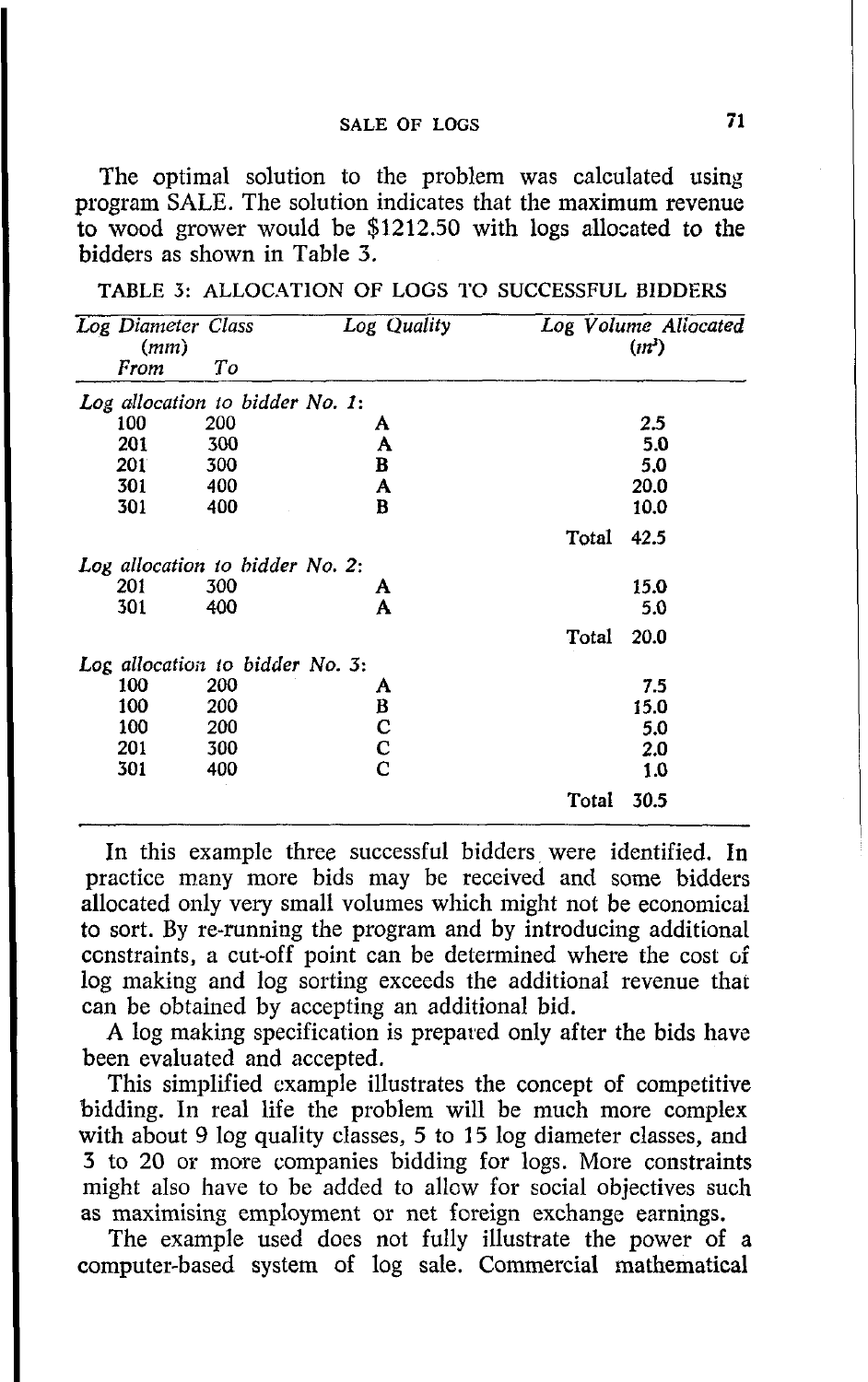programming software is available that can be programmed to allocate log supplies from a large number of forests, schedule harvesting and transport operations, and ensure a rational allocation of logs and wood residue. It is also possible to incorporate the exchange of logs in one area for logs or wood residues in another area.

#### **DISCUSSION**

As shown by the simplified example in the previous section, the computer-based method of log sales overcomes the problem of matching the demand for logs of an acceptable quality with the supply potential from the forest. It enables the grower to offer his forest for sale in terms of a large number of identifiabie log diameters and grades. It also enables the processors to bid for those log diameters and grades best suited to their process requirements.

The system offers the following advantages:

- **(1)** The ability to maximise the value of a given supply **OF**  logs; while
- (2) Limiting the number of log sorting classes to those that can be economically justified; and
- (3) Satisfy the processing requirement of processors within the limits imposed by the available log supplies.

The system is, however, only applicable under a very specific set of conditions.

The first requirement is for logs to be of variable quality. **A**  wide range of log grades and diameters makes it difficult to allocate logs correctly without some formal system to match supply and demand. Both between log and within log variability must be catered for. The mathematical formulation described in this paper is applicable to between log variation only but can be easily expanded to allow for within log variation.

The solid line in Fig. 1 illustrates the general relationship between sawmill profitability and log small end diameter. This general relationship is applicable to most sawmills (Flann, 1981) but different log qualities and sawmill designs can cause the profit line to shift to favour smaller or larger logs. Some sawmill designs can also cause profit to peak before reaching the maximum log size than can be processed.

The dotted lines in Fig. 1 show that sawmill profitability for individual logs is widely scattered around the mean. This large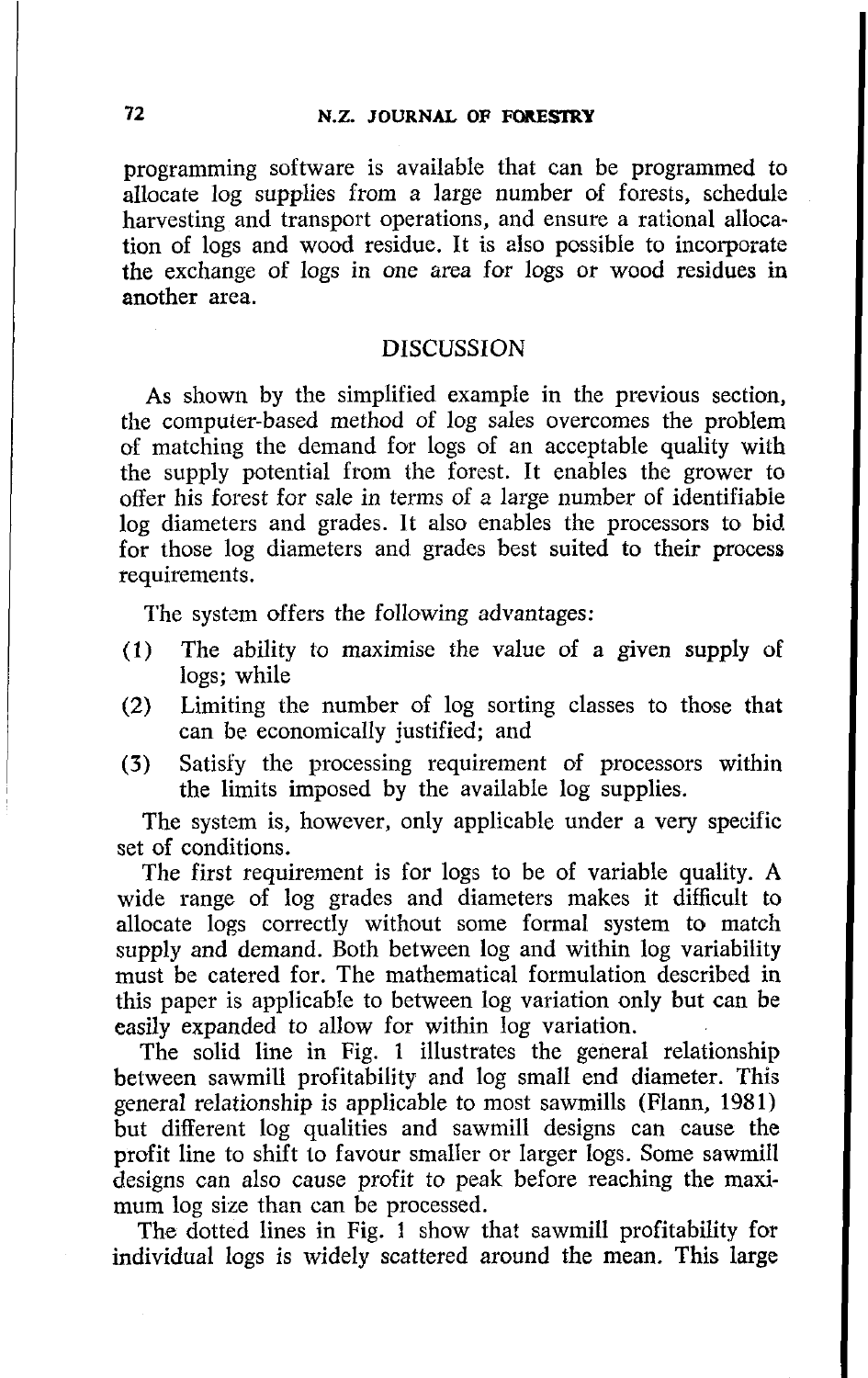range is mainly due to log quality variability and indicates that some log qualities make a large contribution to sawmill profitability. It also indicates that some logs are of such low quality that they should not have been allocated to the sawmill at all. Figure 1 is based on a sawing study using old crop radiata pine as supplied to a sawmill. The new crop radiata pine is expected to exhibit an even greater degree of between log variation than the old crop (Bum, **1981).** 



FIG. 1: Idealised relationship between sawmill profitability and log small *end diameter.* 

*Source:* **Sawing study done by author in a modern New Zealand bandmill in the central North Island using old crop radiata pine as supplied to the sawmill. (Actual data available on request with the consent of the sawmill).**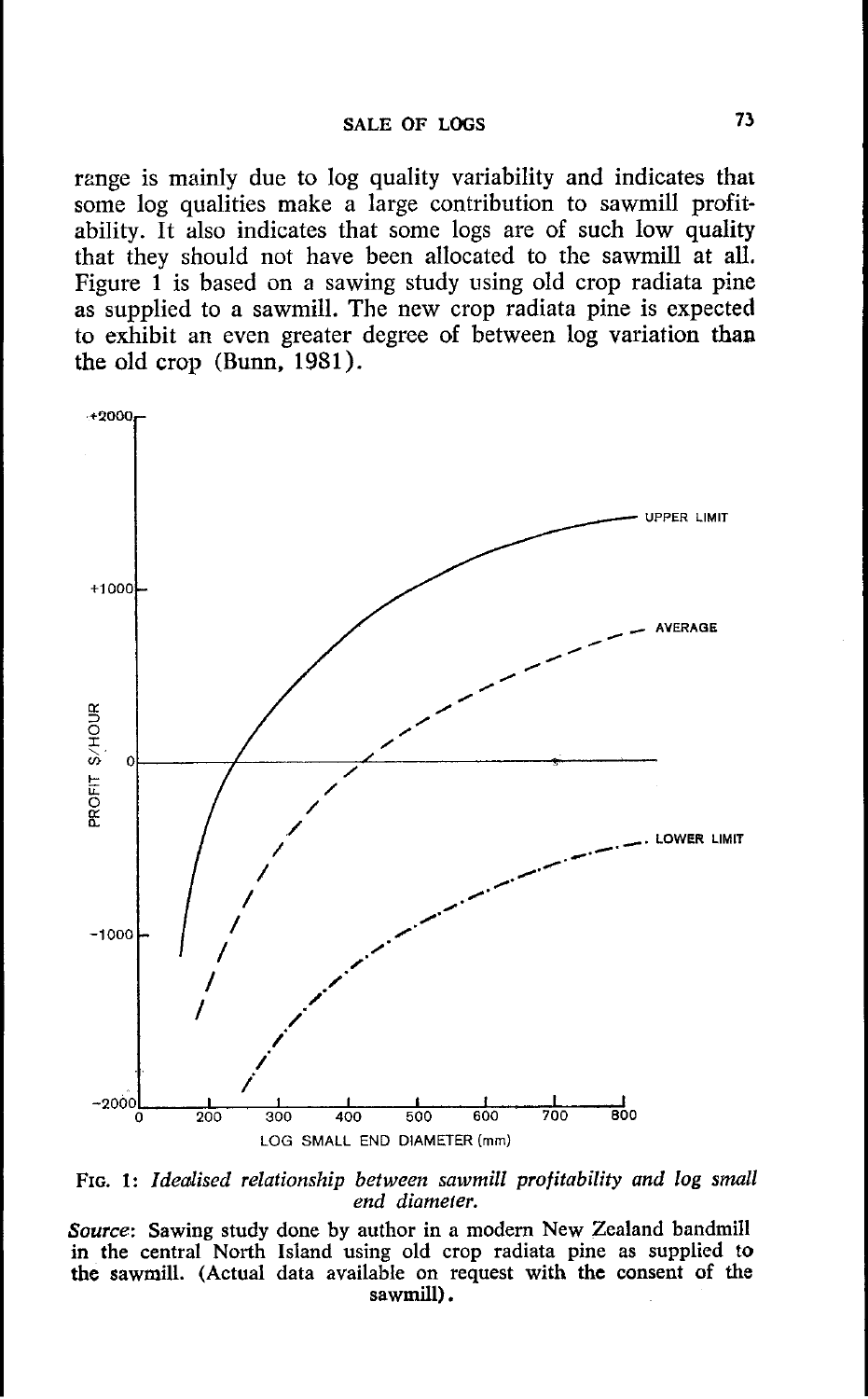The wide range of log values, measured in terms of their contribution to sawmill profit, suggests that log small end diameter alone is a poor measure for log allocation for the new crop radiata pine. A system using  $log$  diameter and  $log$  grade is therefore required to deal with the wide range of between log qualities expected from the new crop radiata pine.

The second requirement is for the log variability to be identifiable in terms of log diameter and grade classes. A pre-harvest inventory assessment system called MARVL (Deadman and Goulding, 1979) is available and can be used to identify the relevant log qualities for allocation purposes. This means the compartment of timber to be offered for sale must be sampled and the available log qualities identified (or predicted in the case of internal defects) and recorded. The pre-harvest inventory assessment system used these data to predict the volume of various log qualities that can be recovered from the compartment sampled. Program M4RVL is being used by the larger forestry companies in New Zealand and this aspect should not present any problems provided grade classes relevant to the various processors' requirements can be correctly identified.

A standardised classification of log is required to enable all buyers to make their purchasing decisions on the basis of log characteristics only. This is especially important where a number of log suppliers are pooling their resources. Agreement on log quality specifications is very difficult and it may be impossible in practice to get a large number of log buyers to come to some form of agreement. A computer-based system can handle more variables than a manual system and should, theoretically at least, be capable of satisfying the requirements of most processors.

The following log quality classes are suggested and can form the basis for discussion when standards are to be agreed.

- AP Best quality pruned logs
- BP Second best quality pruned logs<br>CP Third quality pruned logs
- Third quality pruned logs
- LI Part pruned or long internode logs
- A Best quality unpruned logs
- B Second quality unpruned logs<br>C Third quality unpruned logs
- Third quality unpruned logs
- *S* Short logs

The third requirement is for a number of processors with different log quality requirements to be competing for a limited supply of logs. **A** wide range of processing options, with difier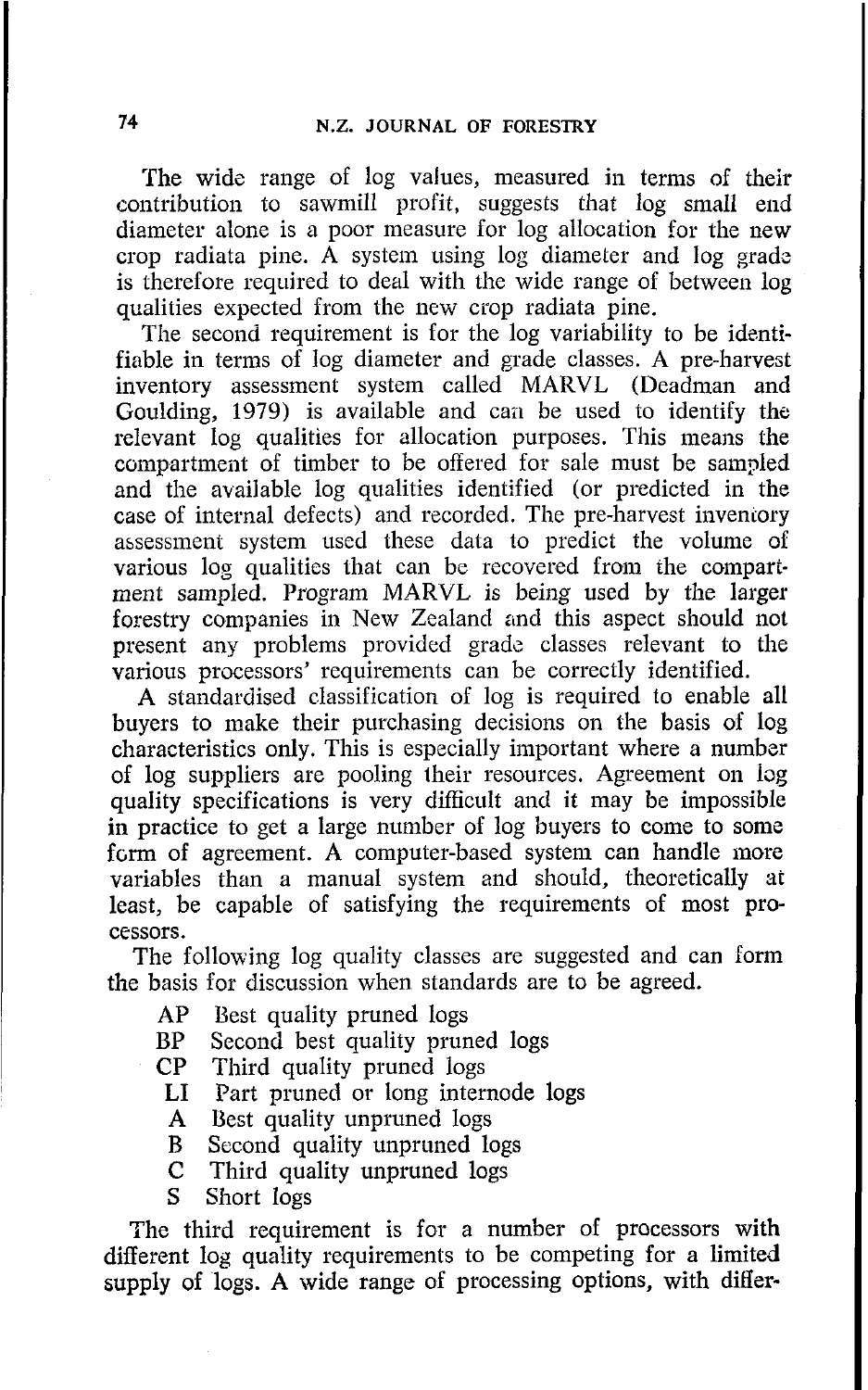ent requirements in terms of log diameter and grade classes, are available. Figure *2* illustrates two sawmilling systems, each, with its own contribution towards profit versus log diameter characteristics. These two sawmilling systems represent a typical band heading with a log carriage as used for processing old crop



*FIG. 2: Relationship between sawmill profitability and log small end diameter for diflerent sawing systems.* 

*Source:* Calculated *by* author using equipment specifications as supplied by the manufacturers and using the procedure to set production standards as described by van Wyk (1982). *Note*: The profit lines are very dependent on log grade, as indicated in Fig. 1.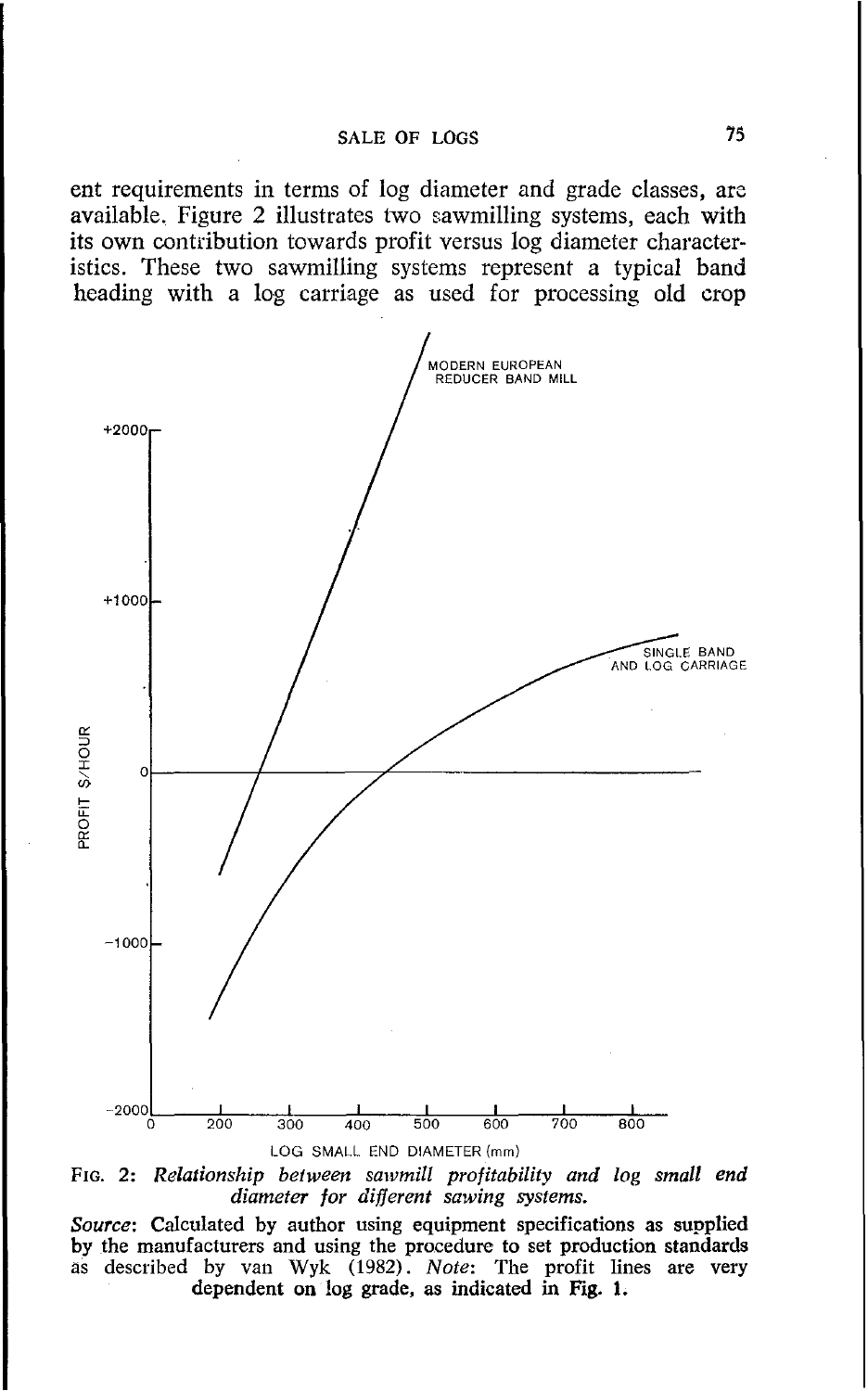radiata pine and a reducer band mill designed for the processing of new crop radiata pine. Many diflerent sawmill designs are available each with its own performance characteristics. The two sawmilling systems illustrated in Fig. 2 should not be regarded as representing the extreme limits of sawmill performance because other designs are available favouring smaller or larger logs than those illustrated. A third dimension, log grade, is not shown in Fig. 2 but must also be taken into account when allocating logs.

The system offers benefits to both the growers and processors. The major benefits to the grower are the ability to maximise revenue from a given crop of trees and limit the number of sorting classes to those that can be economically justified. The system can also be used by growers to review their harvesting schedules to achieve their objectives within the constraints imposed by market conditions.

The benefits to the processors include the ability to bid for small or large quantities of those log quality classes best suited to their process requirements. It also offers processors the opportunity to eliminate or restrict the number of uneconomical logs processed.

The system outlined in this paper describes a possible solution to a problem which is not yet with us but will become more apparent as the old crop radiata pine is cut out and more new crop logs become available for processing. The real benefits of the system will only be realised when a wide range of log qualities are available in sufficiem quantities to attract a number of processors with different log quality requirements.

It is mast likely that the system of log sale described will be implemented in the form of a log exchange (Malloy, 1981: Forestry Council, 1981) with the log supply potential of both large and small growers being pooled. This should ensure the most rational allocation and use of logs.

#### PRODUCTIVITY IMPROVEMENT POTENTIAL

At first glance the advantages of correct log allocation may appear to be self-evident. There is also, a strong body of research on process evolution (Abernathy and Townsend, 1975) which supports the need for a more rational log allocation system. These workers believe that processes develop in a consistent and identifiable manner - from unco-ordinated, through segmental, to systemic stages.

For processes to develop, and hence for productivity to improve, a minimum degree of evenness in advance among pro